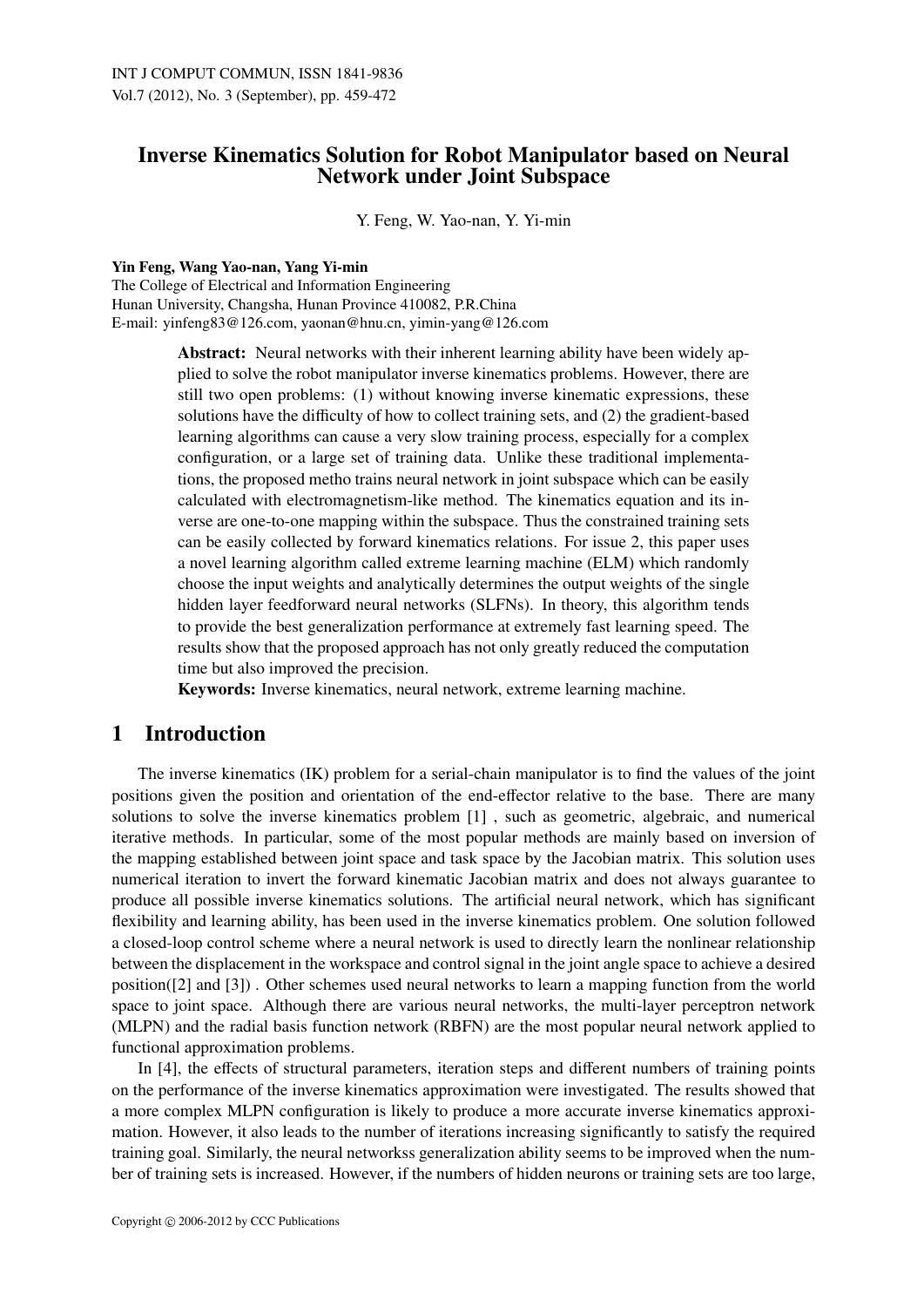the training process can not even converge to an expected error goal in some cases. In [5], an MLPN with various structures of the input layer were proposed to solve the inverse kinematics problem of a 6 DOF manipulator. Three different forms representing the orientation of the end-effector with respect to the base were defined: a 33 rotation matrix, a set of 3 Euler angles and one angle and a 13 unit vector. Another solution combining an MLPN and a lookup table to solve an inverse kinematics problem of a redundant manipulator was proposed in [6]. Although the use of MLPN in the inverse kinematics problem has a greater extent, there have some significant disadvantages. For example, there is no reasonable mechanism to select a suitable network configuration relating to the system characteristics represented by training sets. In addition, training MLPN using the back-error propagation algorithm is complex and slow. For a complex MLPN structure required for a complex configuration manipulator, or a large set of training data, the training process is slow to converge to a specific goal. Therefore, trends towards using RBFN which are conceptually simpler and possess the ability to model any nonlinear function conveniently have become more popular.

In [7], a variety of network configurations based on RBFN were developed to explore the effect of various network configurations on the performance of the network. In [8], a novel architecture of RBFN with two hidden layers was developed for a inverse kinematics problem of a 3-link manipulator. A fusion approach was proposed in [9]. The proposed approach used RBFN for prediction of incremental joint angles which in turn were transformed into absolute joint angles with the assistance of forward kinematics relations. Another RBFN-based method was presented in [10]. It developed a structure of six parallel RBFN, each of which consists of six inputs which represent a location of the end-effector and one output as the joint angle. Thus, the group of six parallel RBFN (one for each joint angle) could perform an inverse kinematics approximation. In addition, some hybrid techniques made use of neural networks along with expert system [11], fuzzy logic [12] and genetic algorithm [13] for solving the inverse kinematics. Though these intelligence approaches can be applied for two or three DOF planar robots, they often demand high performance computing systems and complex computer programming for complex robotic system.

Traditionally, all the parameters (weights and biases) of the feedforward networks need to be turned. For past decades gradient descent-based methods have mainly been used in various learning algorithms. It is clear that the learning process often needs many training patterns and times to cover the entire workspace. Thus, it is not surprising to see that it may take several hours and several days to train neural networks to solve the inverse kinematics. Unlike these traditional implementations, this paper uses a novel learning algorithm called extreme learning machine (ELM) for single hidden layer feedforward neural networks (SLFN) which randomly chooses the input weights and biases, and analytically determines the output weights of SLFN [14,15]. In theory, this algorithm tends to provide the best generalization performance at extremely fast learning speed.

Another issue of concern for solving the inverse kinematics using neural networks is the training data sets. As we know, the joint space of the robot can be considered as an inverse image of the Cartesian space and vice versa. Thus, the forward kinematics can be assumed to be an inverse image of inverse kinematics and vice versa [9]. The pose P can be used as an input and the corresponding joint angle Q as the output for the neural network training data. In other words, Q—→P relationship is used while generating the data whereas P→Q mapping is done while training the neural network. Usually, the inverse kinematics problems have multiple solutions. For example, the PUMA 560 robot has at most eight solutions when there are no joint limits imposed. Hence, the inverse kinematics equation is one-tomany mapping.Unfortunately,the neural network can not match the actual output with the desired output. So the learning error of neural network is hard to be calculated when training. An effective solution is that the training sets are constrained to only one solution set so that the one-to-one mapping can be achieved. For simple structure, such as two-link planar manipulator, the training sets can be collected based on the inverse kinematics equation which only consist of either the positive or negative solution. However, this solution has the difficulty of how to collect constrained data without knowing the inverse kinematic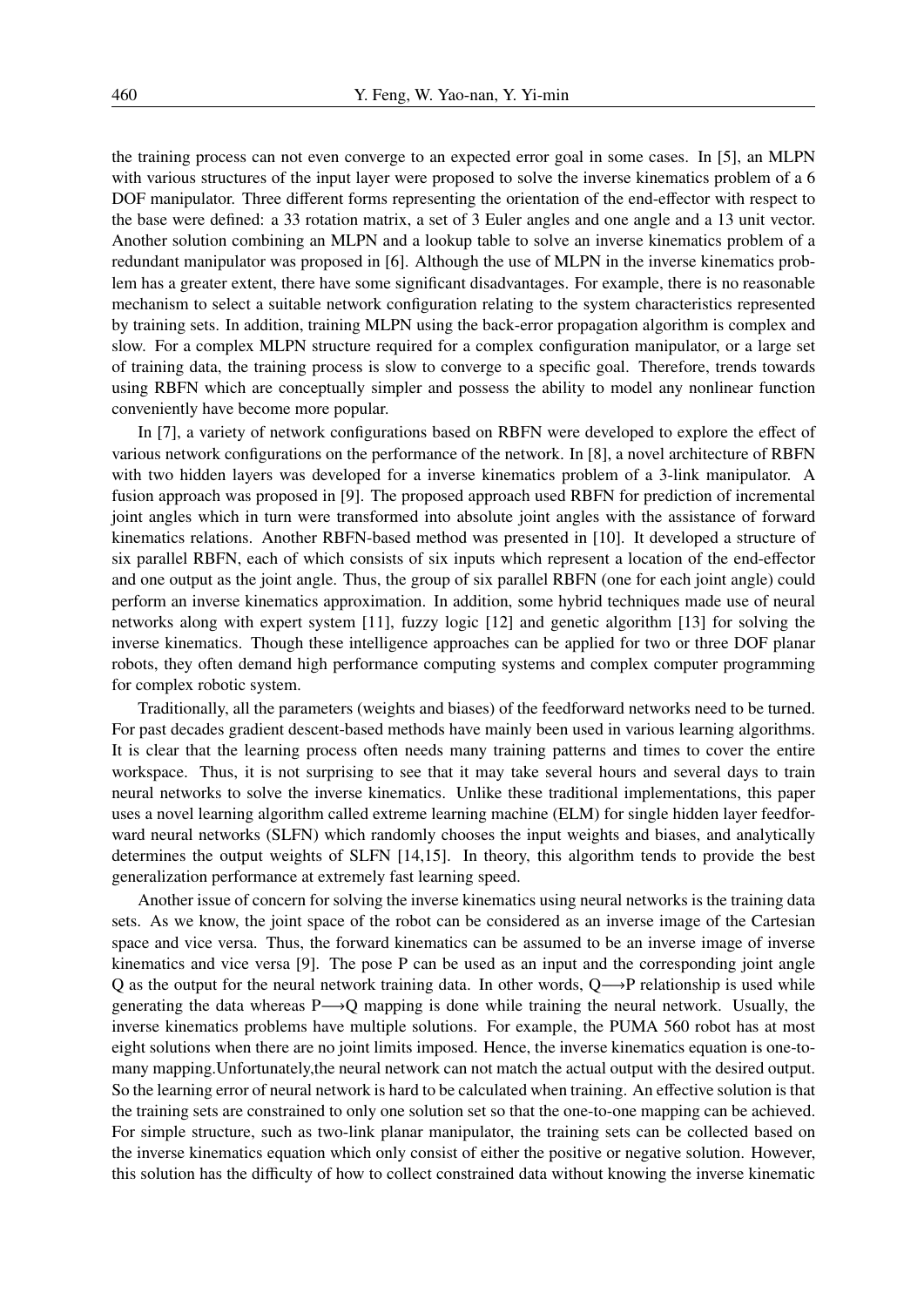expressions of the complex robotic system. The present work attempts to resolve this crucial issue by using a novel heuristic algorithm, called electromagnetism-like method (EM)[16,17], for determining a joint subspace which includes one and only one inverse kinematics solution for a given pose. For convenience's sake, a graphic depiction of the proposed method is illustrated by using a 2D example, as shown in figure 1.



Figure 1: An illustration of the proposed algorithm. The point 1 and 2 is true solution and point 3 is an approximate solution

In Figure 1, assume that there are two inverse solutions in the whole space. One approximate solution is denoted by  $(\theta_1^*)$ <sup>\*</sup><sub>1</sub>,  $\theta_2^*$ ). If we select appropriate  $d\theta_1$  and  $d\theta_2$  such that  $\theta_1 \in [\theta_1^*]$  $\theta_1^* - d\theta_1$ ,  $\theta_1^* + d\theta_1$  and  $d\theta_2 \in [\theta_2^*]$  $\mu_2^*$  –  $d\theta_2$ ,  $\theta_2^*$  +  $d\theta_2$ ], this joint subspace includes just one true solution point 1. Based on this, the data required for training of neural network is proposed to be derived from the joint subspace with the forward kinematics relations instead of deriving a set complex inverse kinematics equations from the whole joint space. Then the true solution point 1 can be approached by using the trained network. The proposed method can be summarized as follows:

1. Given a desired coordinate of position and orientation of the end-effector, making use of EM to calculate an approximate solution near to one true solution.

2. Specify appropriate value of  $d\theta_k$  such that  $\theta_k \in [\theta_k^*]$  $\frac{1}{k} - d\theta_k$ ,  $\theta_k^* + d\theta_k$ ]( $k = 1, 2, \dots, n$ ), where *n* is the number of joint and  $\theta_k^*$  $\kappa_k^*$  is the approximate solution of the *k* joint variable calculated with EM in step 1. For the sake of simplicity, all  $d\theta$  can be set to be the same value.

3. Collect the training sets from the joint subspace, and train the neural network with ELM.

For a new coordinate of position and orientation of the end-effector, the neural networks usually need to be retrained following the steps above. Fortunately, our results show that the training process is very fast. Thus, the retraining procedure appears to be acceptable.

# 2 Calculation of joint subspace with EM

### 2.1 Problem formulation

As shown in Figure 2, the desired position vector and orientation matrix of a manipulator end-effector are denoted by:  $P_d$  and  $[R_d] = [d_1, d_2, d_3]$ , where  $d_j$  ( $j=1, 2, 3$ ) are unit vectors along the  $x_d, y_d, z_d$ axes.  $P_h$  is the current position vector of the end-effector. The current orientation matrix is defined by :  $[R_h] = [h_1, h_2, h_3]$ , where  $h_i$  ( $j=1,2,3$ ) are unit vectors along the  $x_h, y_h, z_h$  axes and the joint variables are denoted by the  $n \times 1$  vector,  $\theta = [\theta_1, \theta_2, \cdots, \theta_n]^T$ .

The error between the current and the desired locations of the end-effector can be described by the following functions [18]: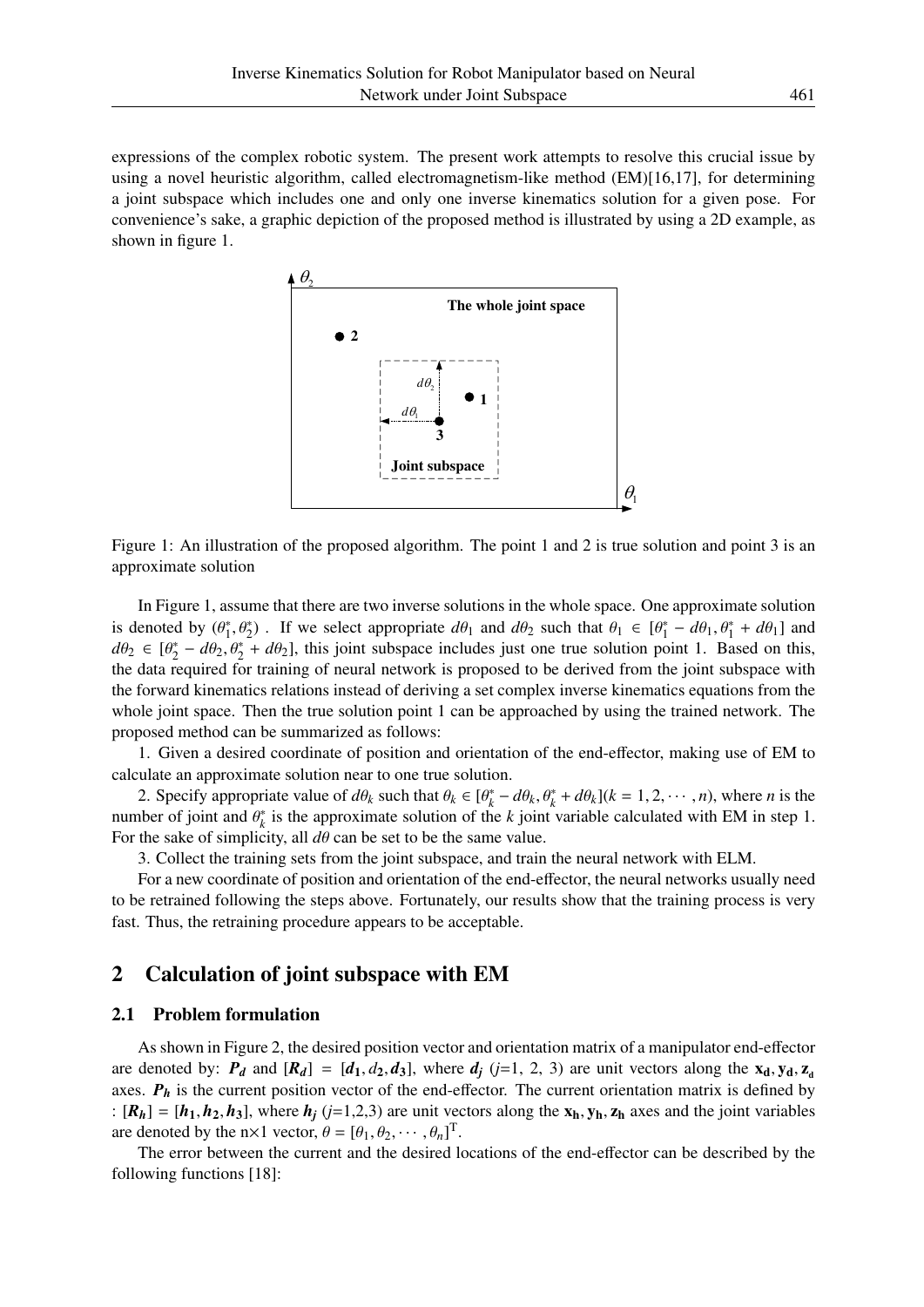

Figure 2: The current and the desired end-effector configurations

Position error:

$$
\Delta p(\theta) = ||\mathbf{P}_d - \mathbf{P}_h(\theta)|| \tag{1}
$$

Orientation error:

$$
\Delta o(\theta) = \sum_{j=1}^{3} (\boldsymbol{d}_j \cdot \boldsymbol{h}_j(\theta) - 1)^2
$$
 (2)

The total error:

$$
e(\theta) = \Delta p(\theta) + \Delta o(\theta) \tag{3}
$$

Where ( $\cdot$ ) denotes the vector dot product. Furthermore, the total error can be chosen to be a weighted sum of the position and orientation components:

$$
e(\theta) = w_p \Delta p(\theta) + w_o \Delta o(\theta) \tag{4}
$$

Where  $w_p$  and  $w_o$  are weighting factors assigned to position and orientation, respectively, such that  $w_p + w_o = 1$ . Now the inverse kinematics problem is to find a solution  $\theta^*$ , such that  $e(\theta^*) \leq \varepsilon(\varepsilon \longrightarrow 0)$ . It is clear that this problem can be transformed into the following minimization problem:

$$
\text{min}e(\theta) \quad \text{s.t.} \quad \theta \in \mathbb{R}^n | l_k \le \theta_k \le u_k, i = 1, 2, \cdots, n \tag{5}
$$

### 2.2 Brief of Electromagnetism-like method (EM)

To solve the problem in (5), the general scheme of EM is given by following procedures: Initialize, local search, calculation of charge and total force vector and movement according to the total force.

### Initialization

The procedure initialization is used to sample *m* points,  $\theta^1, \dots, \theta^m$ , randomly from the feasible domain of the joint variables, where  $\theta^i = [\theta_1^i, \dots, \theta_n^i]$  ( $i = 1, \dots, m$ ). The procedure uniform sampling can be determined by following

$$
\theta_k^i = l_k + rand \cdot (u_k - l_k) \qquad k = 1, 2, \cdots, n \tag{6}
$$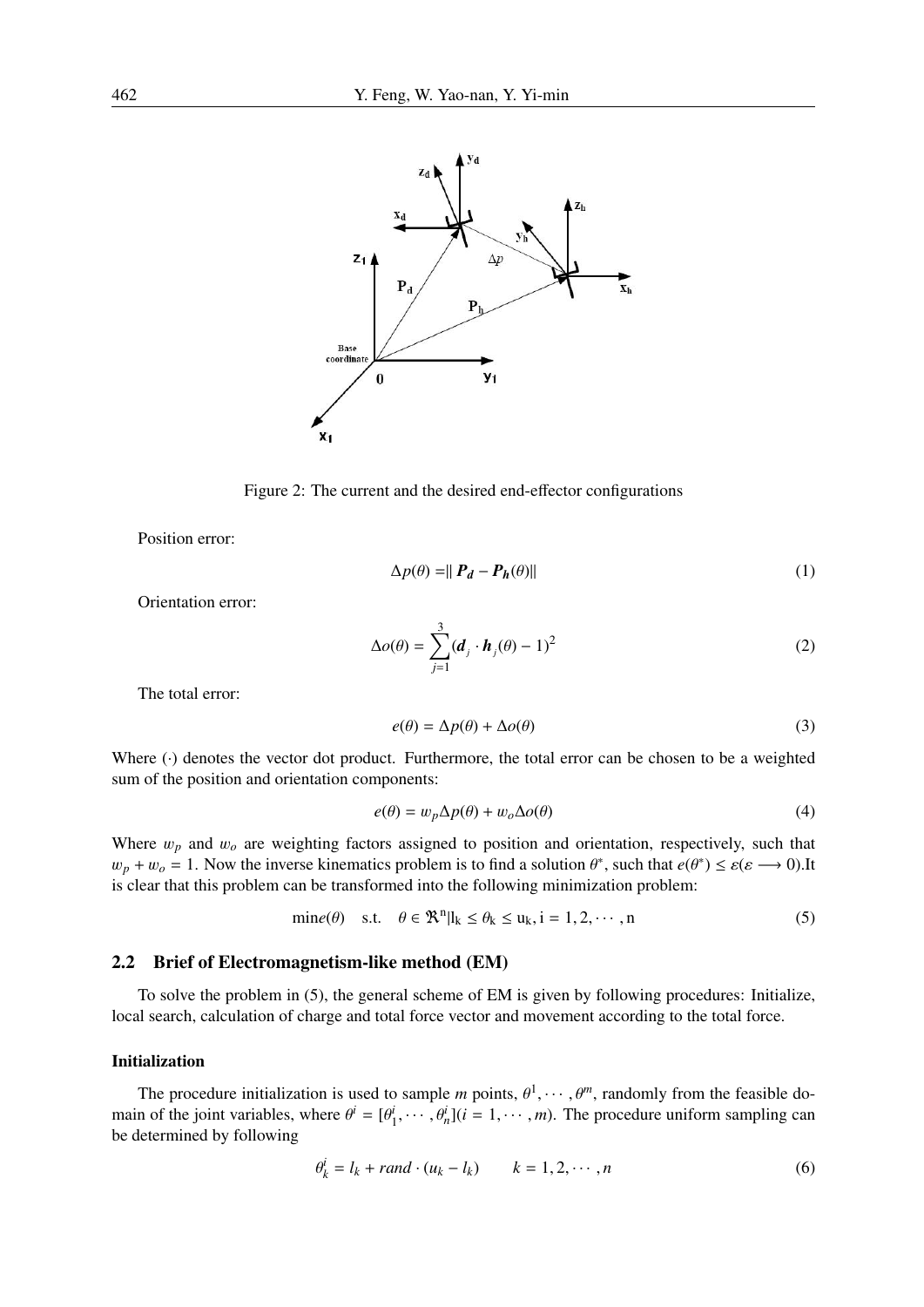The procedure ends with *m* points identified, and the point that has the best function value is stored in  $\theta^{best}$ .

#### Local search

The local search procedure is used to gather the local information and improve the current solutions. It can be applied to one or many points for local refinement per iteration. The selection of these two procedures, does not affect the convergence result.

#### Calculation of charge and total force vector

The charges of the points are calculated according to their objective function values, and the charge of each point is not constant and changes from iteration to iteration. The charge of the *i*th point,  $q<sup>i</sup>$ , is evaluated as following

$$
q^{i} = \exp[-n \frac{(e(\theta^{i}) - e(\theta^{best}))}{\sum_{k=1}^{m} (e(\theta^{k}) - e(\theta^{best}))}], i = 1, 2, \cdots, m
$$
(7)

In this way, points that have better objective values possess higher charges. Notice that, unlike electrical charges, no signs are attached to the charge of an individual point in (7). Instead, the direction of a particular force between two points is decided after comparing their objective function values. Hence, the total force  $F_i$  exerted on point *i* is computed by the following equation

$$
\mathbf{F}^{i} = \begin{cases} \sum_{j \neq i}^{m} (\theta^{j} - \theta^{i}) \frac{q^{j} q^{i}}{\|\theta^{j} - \theta^{i}\|^{2}}, & if \quad e(\theta^{j}) < e(\theta^{i}) \\ \sum_{j \neq i}^{m} (\theta^{i} - \theta^{j}) \frac{q^{j} q^{i}}{\|\theta^{j} - \theta^{i}\|^{2}}, & otherwise \end{cases}
$$
(8)

According to (8), the point that has a better objective function value attracts the other one. Contrarily, the point with worse objective function value repels the other. Since θ *best* has the minimum objective function value, it acts as an absolute point of attraction. Then it attracts all other points in the population to better region.

#### Movement according to the total force

After evaluating the total force vector  $F^i$ , the point *i* is moved in the direction of the force by a random step length in (8). Here the random step length  $\lambda$  is assumed to be uniformly distributed between 0 and 1.

$$
\theta^{i} = \theta^{i} + \lambda \frac{\mathbf{F}^{i}}{\|\mathbf{F}^{i}\|} \mathbf{R}_{NG}, \quad i = 1, 2, \cdots, m
$$
\n(9)

In (9),  $\mathbf{R}_{NG}$  is a vector whose components denote the allowed feasible movement toward the upper bound  $u_k$  or the lower bound  $l_k$  of the joint variables.

After finishing the above procedures, the positions of points are updated and we have finished one iteration calculation of EM. Take the Figure 3 for example. There are three particles and their own objective values are 15, 10 and 5, respectively. Because particle 1 is worse than particle 3 while particle 2 is better than particle 3, particle 1 represents a repulsion force which is F13 and particle 2 encourages particle 3 that moves to the neighborhood region of particle 2. Consequently, particle 3 moves along with the total force F.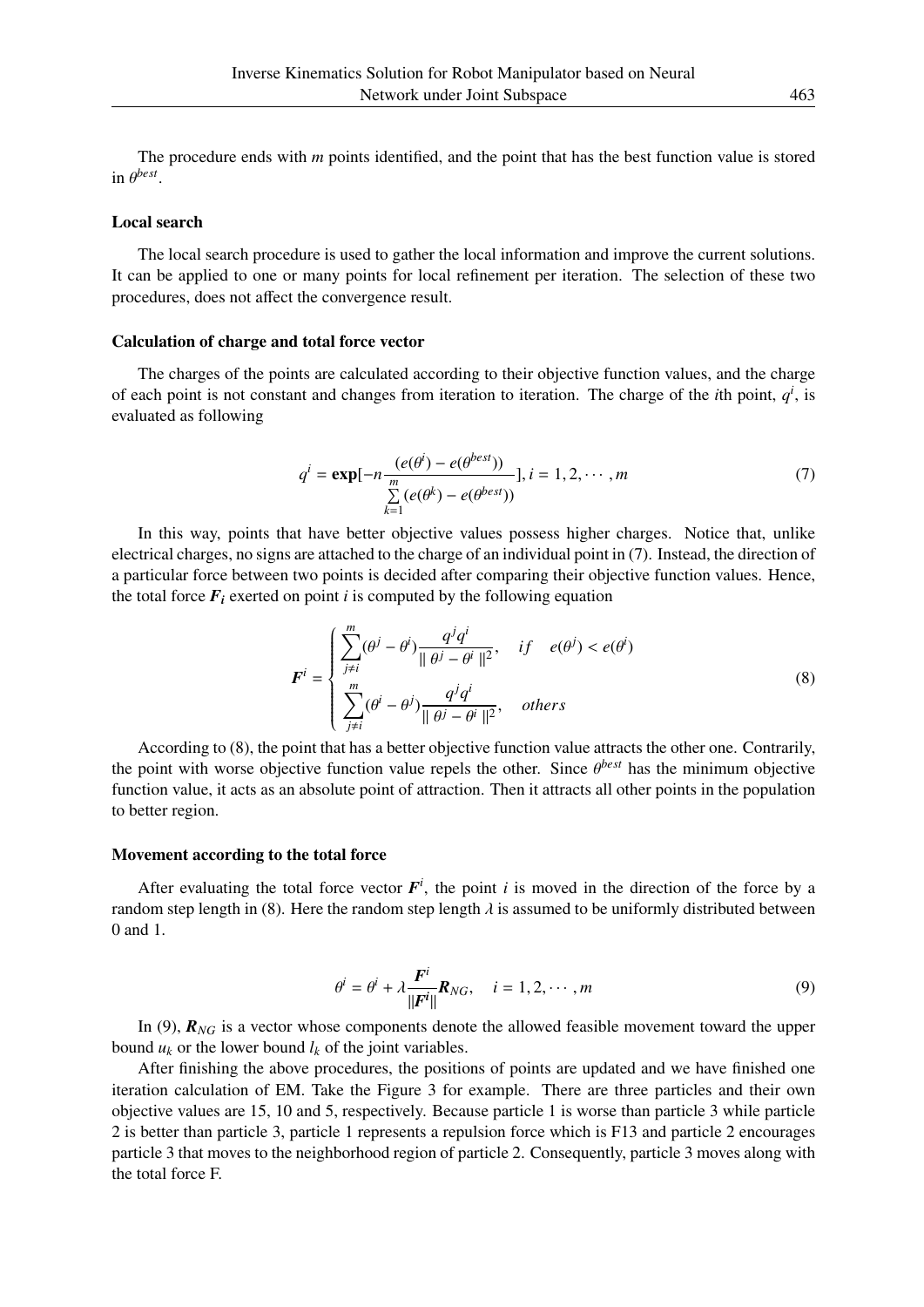

Figure 3: An example of attract-repulse effect on particle number 3

#### 2.3 Performance evaluation of EM in solving the inverse kinematics

This example is used to examine the precision of the approximate solution calculated by EM, which directly impact the choice of the interval width *d*θ. The robot structure for this example is based on PUMA 560. The link parameters are given in Table 1.

| Joint                         | Link length $(m)$ | Twist angle (degree) | Offset length $(m)$ | Joint limitations (degree) |
|-------------------------------|-------------------|----------------------|---------------------|----------------------------|
|                               | 0                 | -90                  | 0.6604              | [-160, 160]                |
| $\mathfrak{D}_{\mathfrak{p}}$ | 0.4320            | $\overline{0}$       | 0.2000              | $[-225, 045]$              |
|                               | 0                 | 90                   | $-0.0505$           | $[-045, 225]$              |
| 4                             | 0                 | -90                  | 0.4320              | $[-110, 170]$              |
|                               | 0                 | 90                   | 0.0000              | $[-100, 100]$              |
| 6                             | 0                 | $\overline{0}$       | 0.0565              | $[-266, 266]$              |

Table 1 The Link parameters of the PUMA 560 Robot

The desired configuration of the end-effector is given by:  $Pd=[0.7433, 0.3111, 0.7883]$  (m), and  $d1=$  $[-0.6366, 0.7712, -0.0084],$  d2=  $[0.0227, 0.0296, 0.9993],$  d3 =  $[0.7709, 0.6359, -0.0364]$ . Note that there are multiple solutions within the joint limitations shown in table 1. For the sake of simplicity, the joint 1 and 3 limitations are rearranged into [-120,160] and [-45,120], respectively. For the given coordinates of the end-effector, it corresponds to an exact solution of  $\theta = [10 20 30 40 50 60]$  (degree) within the adjusted joint limitations. Then the error between an approximate solution and the true solution can be easily calculated. The stopping criterion for EM is defined by  $\varepsilon$  =0.01. In other words, stop calculation when the total error (see (3)) is less than  $\varepsilon$ . In this example, 100 trials have been conducted for EM and the maximum absolute error (absolute value) at each joint angle is shown in Figure 4.

From Figure 4, the widths of the joint limitations are set as about 20<sup>°</sup> at least, i.e. $d\theta = 10^\circ$ , which can guarantee that the one-to-one mapping is achieved. It should be noted that EM is not suitable for high precision applications. As can be seen in figure 5, the number of evaluations drastically increases with precision. However, during the early stage of computations, EM algorithm is highly efficient. Thus, EM is suitable for providing a good initial guess.

## 3 Model the inverse kinematics with neural network

The architecture used for solving the inverse kinematics problems is shown in Figure 6. The single layer network consists of n outputs (joint angles) and 12 inputs [n, s, a, p] which represents a location (position and orientation) of the end-effector. As mentioned earlier, the training set have been constrained to only one solution set so that the one-to-one mapping could be achieved.

For the present work, a fast and accurate learning algorithm called as Extreme learning machine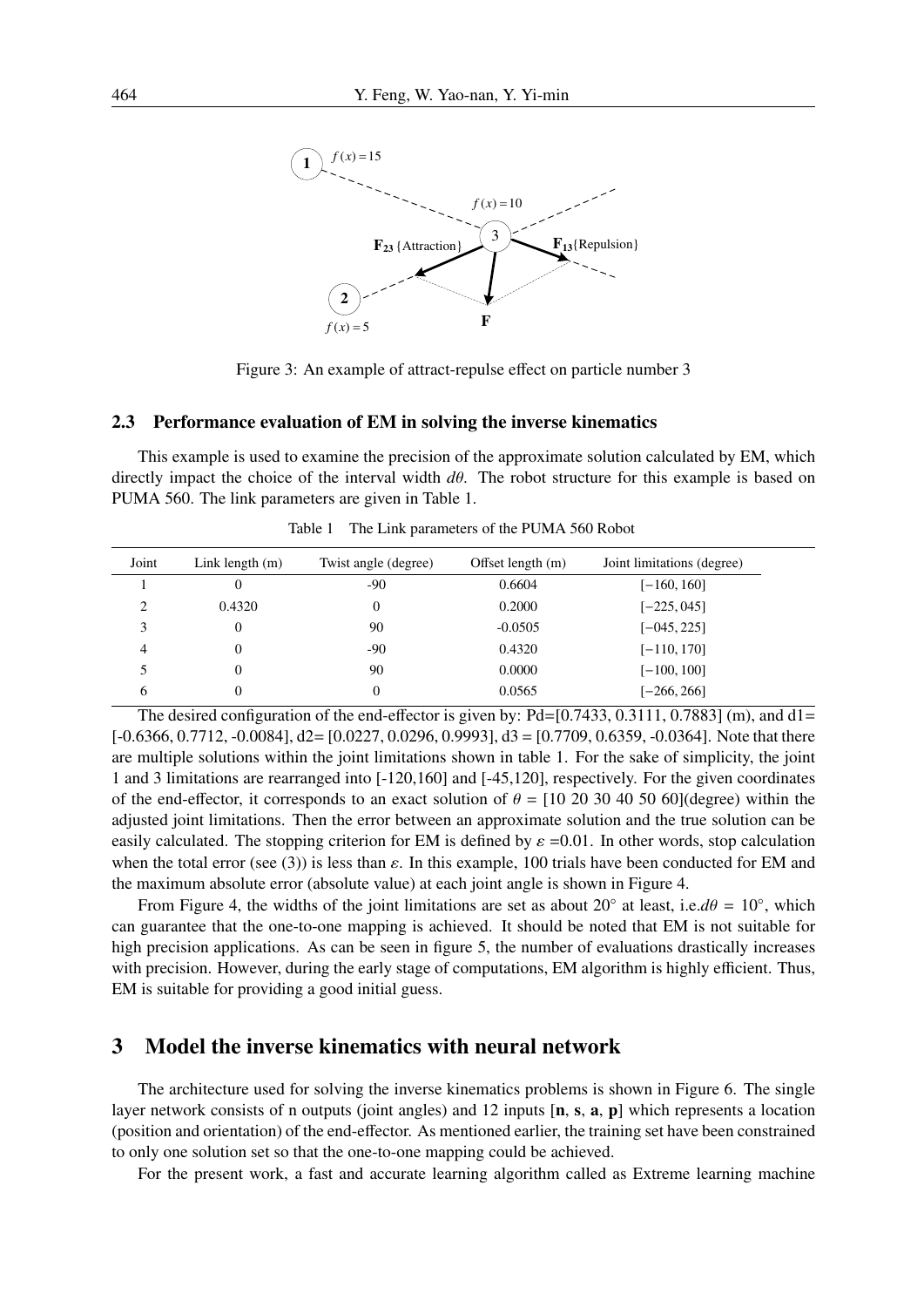

Figure 4: Maximum absolute error at each joint angle among 100 trials



Figure 5: The performance of EM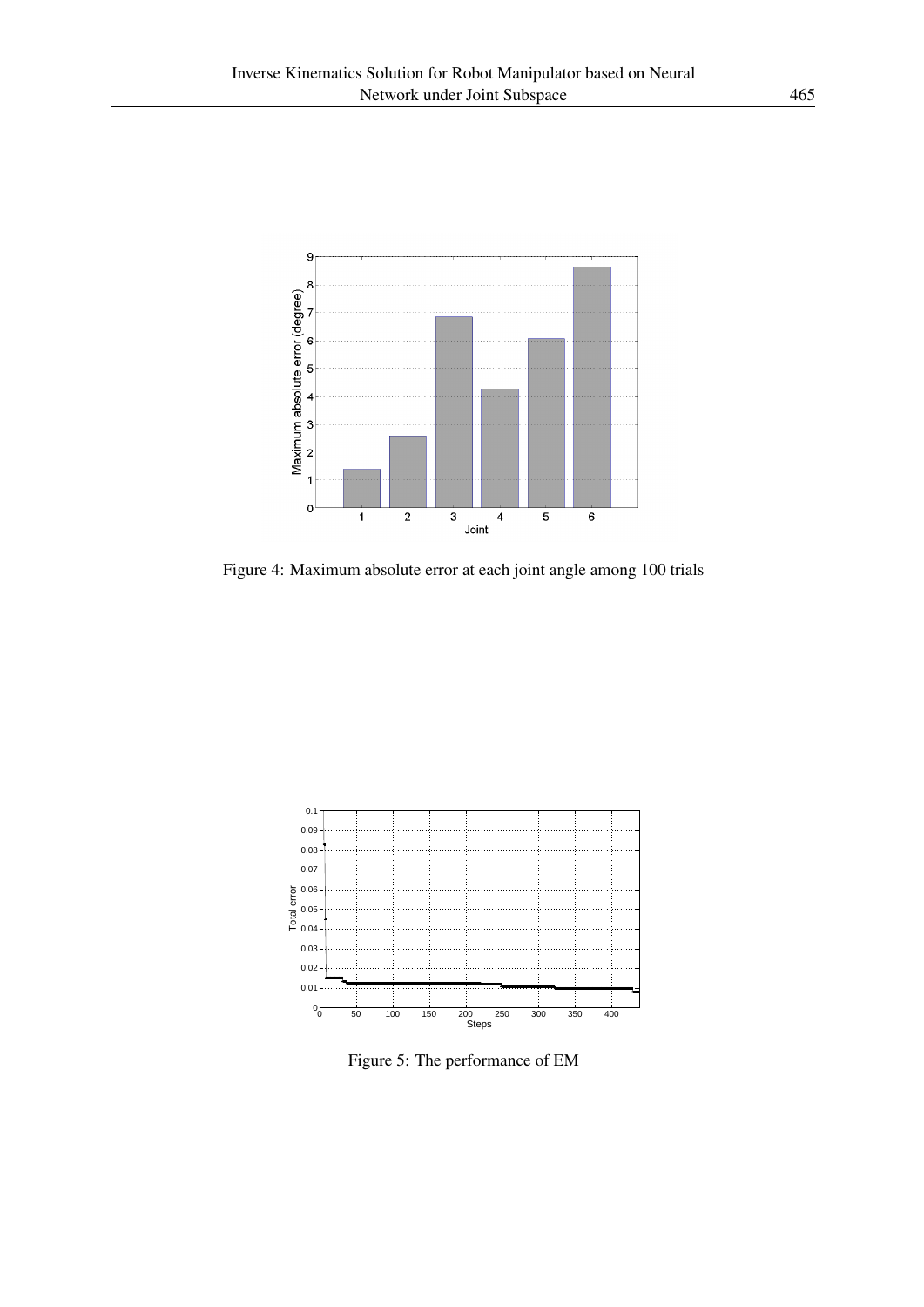

Figure 6: A general structure of the SLFN to approximate the inverse kinematics

(ELM) are used to train the neural network in modeling the inverse kinematics of robot. Test results show that the learning speed of ELM algorithm is much faster than the traditional methods. For example, the learning speed of ELM is at least 1000 and 2000 times faster than BP and SVM for solving the benchmark problem of California Housing [14]. Thus, this new training method is very suitable for solving the inverse kinematics.

#### 3.1 Brief of Extreme learning machine (ELM)

ELM is a unified with randomly generated hidden nodes independent of the training data. The output of an SLFN with L hidden nodes can be represented by

$$
f_L(\mathbf{x}) = \sum_{i=1}^{L} \beta_i G(\mathbf{a}_i, b_i, \mathbf{x}), \quad \mathbf{x} \in R^n, \mathbf{a}_i \in R^n
$$
 (10)

Where  $a_i$  and  $b_i$  are the learning parameters of hidden nodes and  $\beta_i$  is the weight connecting in *i*th hidden node to the output node.  $G(\mathbf{a}_i, b_i, \mathbf{x})$  is the output of the *i*th hidden nodes with respect to the input x. Additive and RBF hidden nodes are used often in applications.

For additive hidden node with the activation function  $g(x)$  (e.g. sigmoid, threshold, sin, etc.),  $G(\mathbf{a}_i, b_i, \mathbf{x})$ is given by

$$
G(\mathbf{a}_i, b_i, \mathbf{x}) = g(\mathbf{a}_i \cdot \mathbf{x} + b_i), \qquad b_i \in R
$$
\n(11)

Where  $a_i$  is the weight vector connecting the input layer to the *i*th hidden node and  $b_i$  is the bias of the *i*th hidden node.  $\mathbf{a}_i \cdot \mathbf{x}$  denotes the inner product of vectors.

For RBF hidden node with activation function  $g(x)$  (e.g. Gaussian),  $G(\mathbf{a}_i, b_i, \mathbf{x})$  is given by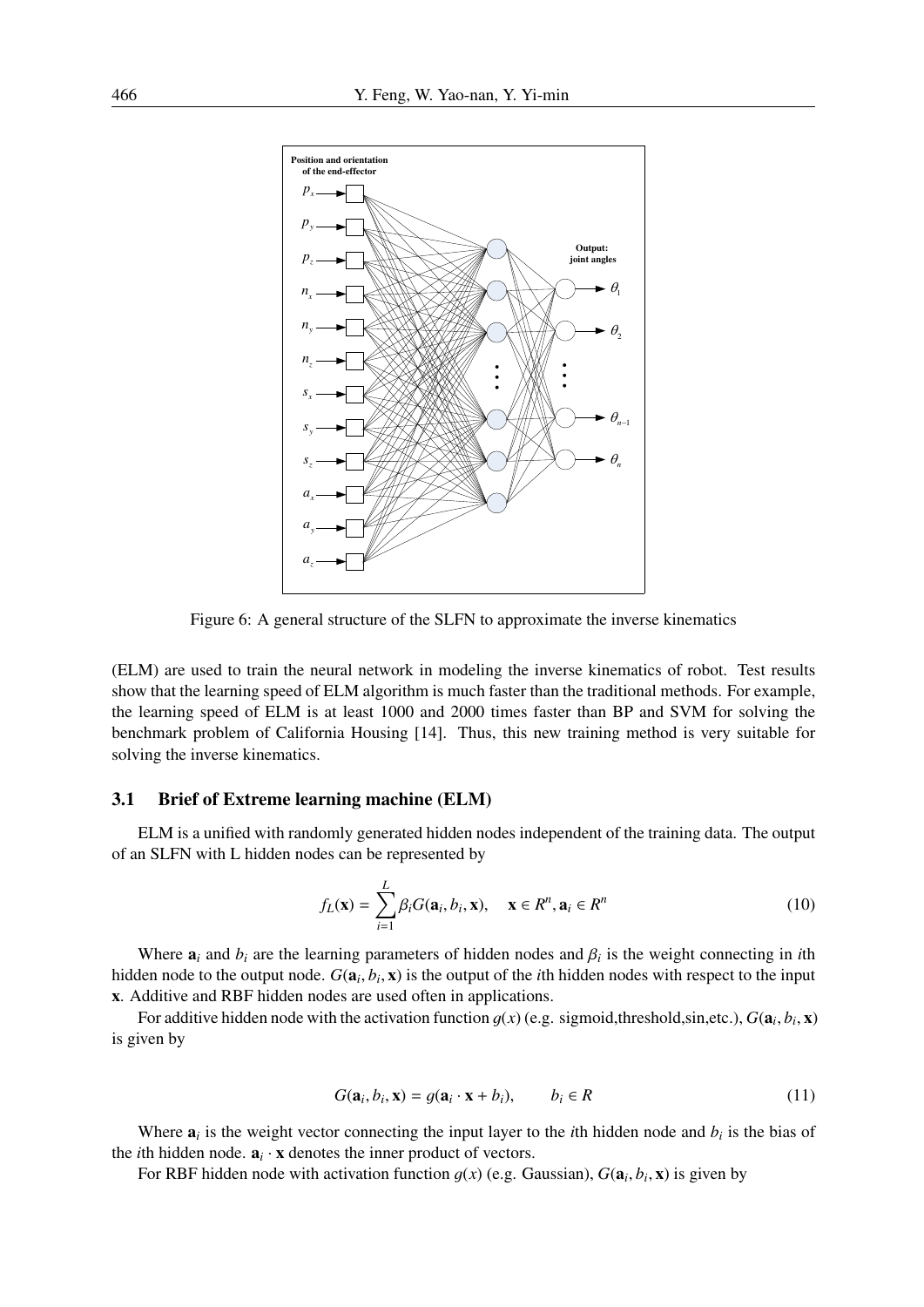$$
G(\mathbf{a}_i, b_i, \mathbf{x}) = g(b_i \parallel \mathbf{x} - \mathbf{a}_i \parallel) \qquad b_i \in R^+ \tag{12}
$$

Where  $a_i$  and  $b_i$  are the center and impact factor of *i*th RBF node.  $R^+$  indicates the set of all positive real values. The RBF network is a special case of SLFN with RBF nodes in its hidden layer. Each RBF node has its own centroid and impact factor, and its output is given by a radially symmetric function of the distance between the input and the center.

For a given set of trainning samples( $\mathbf{x}_i$ ,  $\mathbf{t}_i$ ) $_{i=1}^N \subset R^n \times R^m$ , if the outputs of the network are equal to the targets, we have

$$
f_L(\mathbf{x}_j) = \sum_{i=1}^L \beta_i G(\mathbf{a}_i, b_i, \mathbf{x}_i) = t_j \qquad j = 1, 2, \cdots, N. \tag{13}
$$

Above equation can be written compactly as

$$
\mathbf{H}\boldsymbol{\beta} = \mathbf{T} \tag{14}
$$

Where

$$
\mathbf{H} = \begin{bmatrix} G(\mathbf{a}_1, b_1, \mathbf{x}_1), \cdots, G(a_L, b_L, \mathbf{x}_1) \\ \vdots, \cdots, \vdots \\ G(\mathbf{a}_1, b_1, \mathbf{x}_N), \cdots, G(a_L, b_L, \mathbf{x}_N) \end{bmatrix}_{N \times L}
$$
(15)  

$$
\beta = \begin{bmatrix} \beta_1^T \\ \vdots \\ \beta_L^T \end{bmatrix}_{L \times m} \text{ and } T = \begin{bmatrix} t_1^T \\ \vdots \\ t_N^T \end{bmatrix}_{N \times m}
$$
(16)

*t T N*

$$
P^T L_{1Lxm} = P^T L_{1Nxm}
$$
  
\n
$$
\beta^T
$$
 is the transpose of a matrix or vector  $\beta$ . **H** is called the hidden layer output matrix of the network; the *i*th column of **H** is the *i*th hidden node's output vector with respect to input and the *j*th row of **H** is the output vector of the hidden layer with respect to input *x*<sub>j</sub>.

 $\beta^T_L$ 

Usually, when the number of training data is larger than the number of hidden nodes  $N > L$ , one can not expect an exact solution of the system (14).After the hidden nodes are randomly generated and given the training data, the hidden-layer output matrix  $\bf{H}$  is known and need not be tuned. Thus, training SLFNs simply amounts to getting the solution of a linear system (14) of output weights  $\beta$ . Under the constraint of minimum norm least square, i.e., min ||β|| and|| $H\beta - T||$ , a simple representation of the solution of the system (14) is given explicitly as

$$
\widehat{\beta} = \mathbf{H}^{\dagger} \mathbf{T} \tag{17}
$$

Where  $H^{\dagger}$  is the Moore-Penrose generalized inverse of the hidden-layer output matrix H. The simple learning algorithm can be summarized as follows:

Algorithm ELM: Given a training set  $\mathbb{R} = (\mathbf{x}_i, \mathbf{t}_i)|\mathbf{x}_i \in \mathbb{R}^n, \mathbf{t}_i \in \mathbb{R}^m, i = 1, \cdots, N$ , activation function  $q(x)$ , and hidden neuron number  $\overline{N}$ 

Step 1: Assign arbitrary input weight  $w_i$  and bias  $b_i$ ,  $i = 1, \dots, \overline{N}$ ;

Step 2: Calculate the hidden layer output matrix **H**;

Step 3: Calculate the output wight  $\beta$  :  $\beta = H^{\dagger}$ **T** 

Where  $H, \beta$  and T are defined as formula (15) and (16).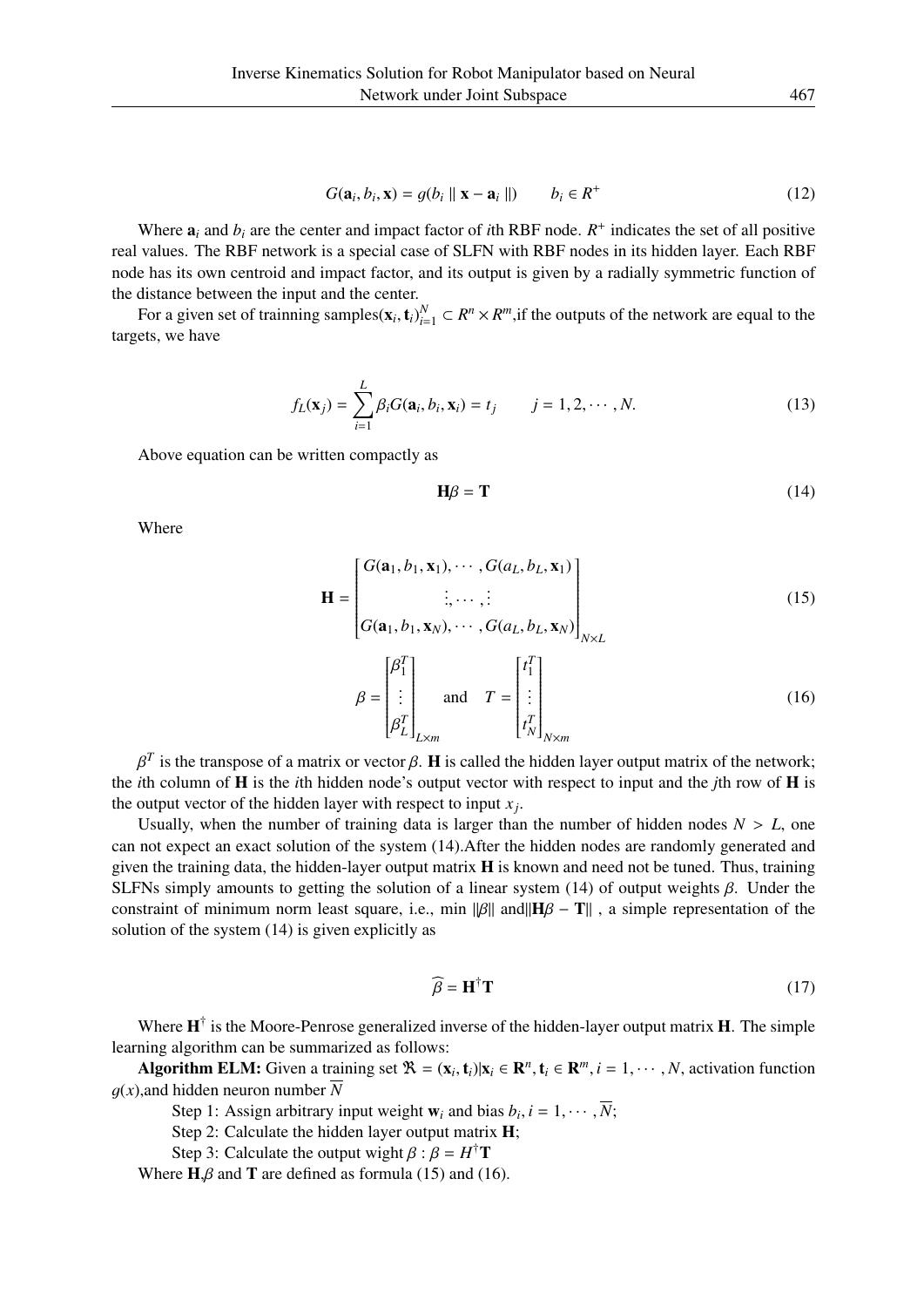### 4 Performance evaluation and discussion

Example 1: This simple example demonstrates that the neural network trained by the constrained data can produce a better approximation of the inverse kinematics function. An RBFN is used to approximate the inverse kinematics function of two-link manipulator. It consists of two revolute joints and two links that have the same length of 30mm. Two coordinate values x, y describe the position of the tip of the manipulator. The forward kinematics is

$$
\begin{cases}\nx = l_1 \cos \theta_1 + l_2 \cos(\theta_1 + \theta_2) \\
y = l_1 \sin \theta_1 + l_2 \sin(\theta_1 + \theta_2)\n\end{cases}
$$
\n(18)

The inverse kinematics can be described by

$$
\theta_2 = A \tan 2(\pm \sqrt{1 - (\frac{x^2 + y^2 - l_1^2 - l_2^2}{2l_1l_2})^2}, \frac{x^2 + y^2 - l_1^2 - l_2^2}{2l_1l_2})
$$
(19)

$$
\theta_1 = A \tan 2(y, x) - A \tan 2(l_2 \sin \theta_2, l_1 + l_2 \cos \theta_2)
$$
\n(20)

Given a desired configuration of the end-effector, there are usually two desired true solutions which correspond with the lower-elbow structure and the upper-elbow structure respectively. We test the neural network with three different cases.

1. The training set randomly sample from the whole joint space.

2. The training set randomly sample from the constrained joint space which only consisted of the positive solution (+sign in (19)).

3. The training set randomly sample from the sub joint space.

All the simulation are carried out in Matlab 6.5 environment running in an Intel(R) Core(TM) 2 Duo CPU 3.00GHz Pc. The training process of the neural network can be executed using Matlab code "newrb". The root mean squared (RMS) error goal is defined by 0.001, and the number of training sets is 1000.



Figure 7: The training convergence performance

As can be seen in the figure 7, the same network trained by the constrained training data produces a better convergence performance.Moreover, the neural network trained within the sub joint space produces the best performance. For case 1, the training sets contain the many-to-one mapping from the joint space to the Cartesian space. It may be one reason that leads to training failure.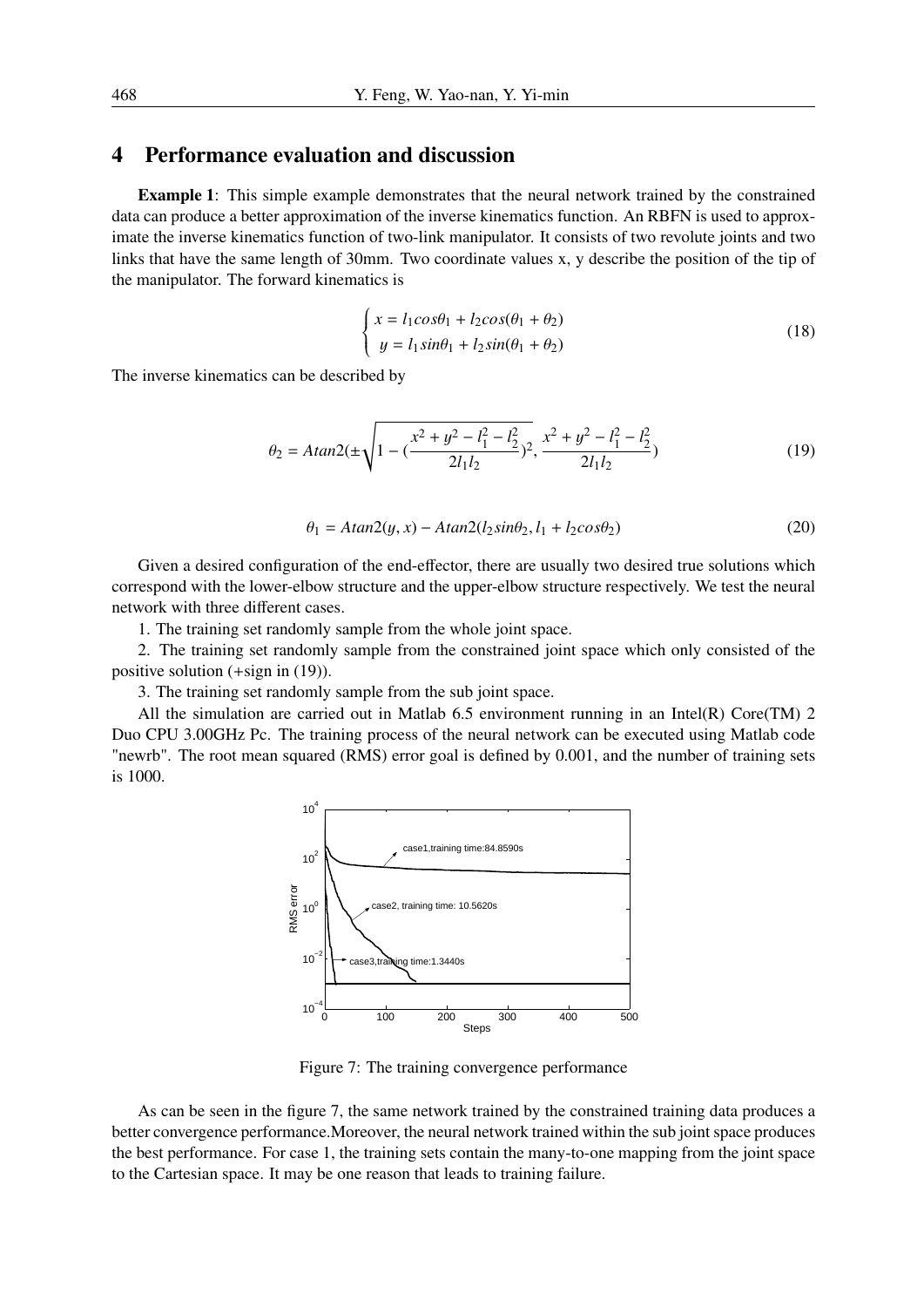Example 2: In this example, the performance comparison of the new proposed ELM algorithm and the gradient-based learning algorithm has been conducted for an inverse kinematics of PUMA robot. The desired configuration of the end-effector is the same with section 2.3.

Test 1:Training the network with traditional algorithm

First, the approximate solution is calculated by EM. Set the  $d\theta = 30^{\circ}$ , then one of the sub space is determined for each joint, as shown in table 2.

| Joint Number      | ioint 1      | ioint 2        | ioint 3     | ioint 4     | 101 <sub>nt</sub> | ioint 6      |
|-------------------|--------------|----------------|-------------|-------------|-------------------|--------------|
| Subrange (degree) | [-20.1.39.9] | $[-8.7, 51.3]$ | [2.1, 62.1] | [2.9, 62.9] | [11.9, 71.9]      | [37.6, 97.6] |

Table 2 One group of joint subspace

Next, different training size, which is 100, 500 and 1000 respectively, sample randomly from the sub joint space. Other 500 data set is used for testing the performance of neural network. The root mean squared error goal and the maximum number of neurons are set as 10<sup>-8</sup> and 500, respectively. And the spreads in three cases are experimentally selected as 3, 1.2 and 1.2 so that the RBFN can produce an appropriate performance. The training steps are repeated until the network's root mean squared error falls below goal or the maximum number of neurons are reached. Figure 8 shows the training convergence performance obtained by using different training size. The training time increases greatly with the number of the training data, as can be seen in the figure 8. Although the training error fail to reach the goal 10−<sup>8</sup> using 500 and 1000 training data, all three trained networks are considered to achieve a good approximate performance. Since the training error successfully reach the 10<sup>-4</sup> in three case, which is an accepted result for inverse kinematics. These conclusions can also be confirmed by the following results. Figure 9, 10 and 11 shows the testing root mean square (RMS) error at each joint angle using the corresponding networks trained above. It can be seen that the RMS error is very small. In addition, the network trained using 500 and 1000 size performs similarly. And the generalizations of both of them are better than the network trained using 100 data size. This occurs because less training data reduces the generalization of the network. However, taking into account training time, the network trained with less data size appears to be a better choice.



Figure 8: Network training convergence with different training size.



Figure 9: Absolute error at each joint angle using 100 training set

#### Test 2: Training the network with ELM

In this example, a single feedforward network with sigmoidal additive activation function is used. For ELM, the input weights and biases are randomly chosen from the range [-1, 1].To compare the results of ELM and gradient-based learning algorithm in test 1, two groups of tests use the same training/testing sets. Figure 12 shows the training RMS errors with different hidden nodes number in three cases. The corresponding testing RMS errors are plot in Figure 13. The average training time is 0.0014 s, 0.0056 s and 0.012 s, respectively. As observed from Figure 12 and 13, in general, the network trained using three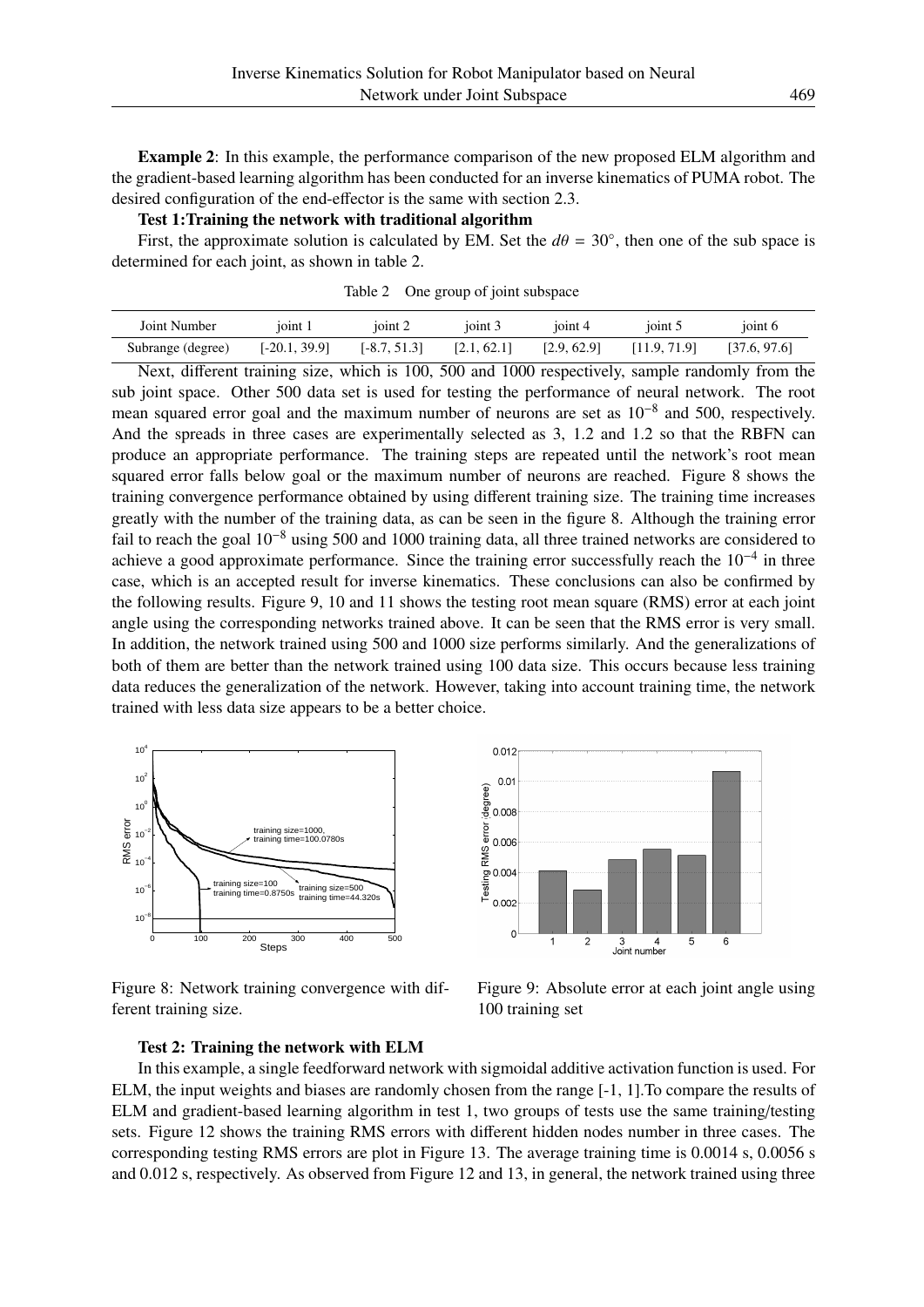

Figure 10: Absolute error at each joint angle using 500 training set.



Figure 11: Absolute error at each joint angle using 1000 training set

groups of training data performs similarly. Furthermore, the lowest validation error is achieved when the numbers of hidden nodes are within the ranges [15, 50]. The results show that the generalization performance obtained by the ELM algorithm is very close to the generalization performance of gradientbased learning algorithm. However, the ELM algorithm can be simply conducted and runs much faster. According to our results, the average learning speed of ELM algorithm is at least 1000 times than the gradient-based learning algorithm.



Figure 12: The training RMS error (degree) with ELM, the training size: (a) 100, (b) 500 and (c) 1000.

Example 3: This example demonstrates that the proposed method can be used for continuous joint space trajectory planning. The robot structure for this example is still based on PUMA 560 robot. The desired trajectory of the end-effector is a circle centered at (0.2, 0.05, 0.5) (m) with respect to the base coordinate frame and a radius equal to  $0.2(m)$ . The trajectory is discretized into 72 equally spaced points. To ensure the existence of solution, the joint limitations are released in this example. Moreover, noting that multiple solutions do exit, in order to prevent a sudden jump to another solution, a unique orientation is assigned and the approximate solution for each of the successive points is given by the solution of the preceding point. For example, if the calculated solution of the *k* point is denoted by θ*k*, the joint variable limitations are set as [θ*<sup>k</sup>* − *d*θ, θ*<sup>k</sup>* + *d*θ] for the *k*+1 point, instead of re-computing the approximate solution. The computed joint trajectories and the corresponding total error (sum of the position and orientation error) are plotted in Figure 14 and Figure 15, respectively. It should be noted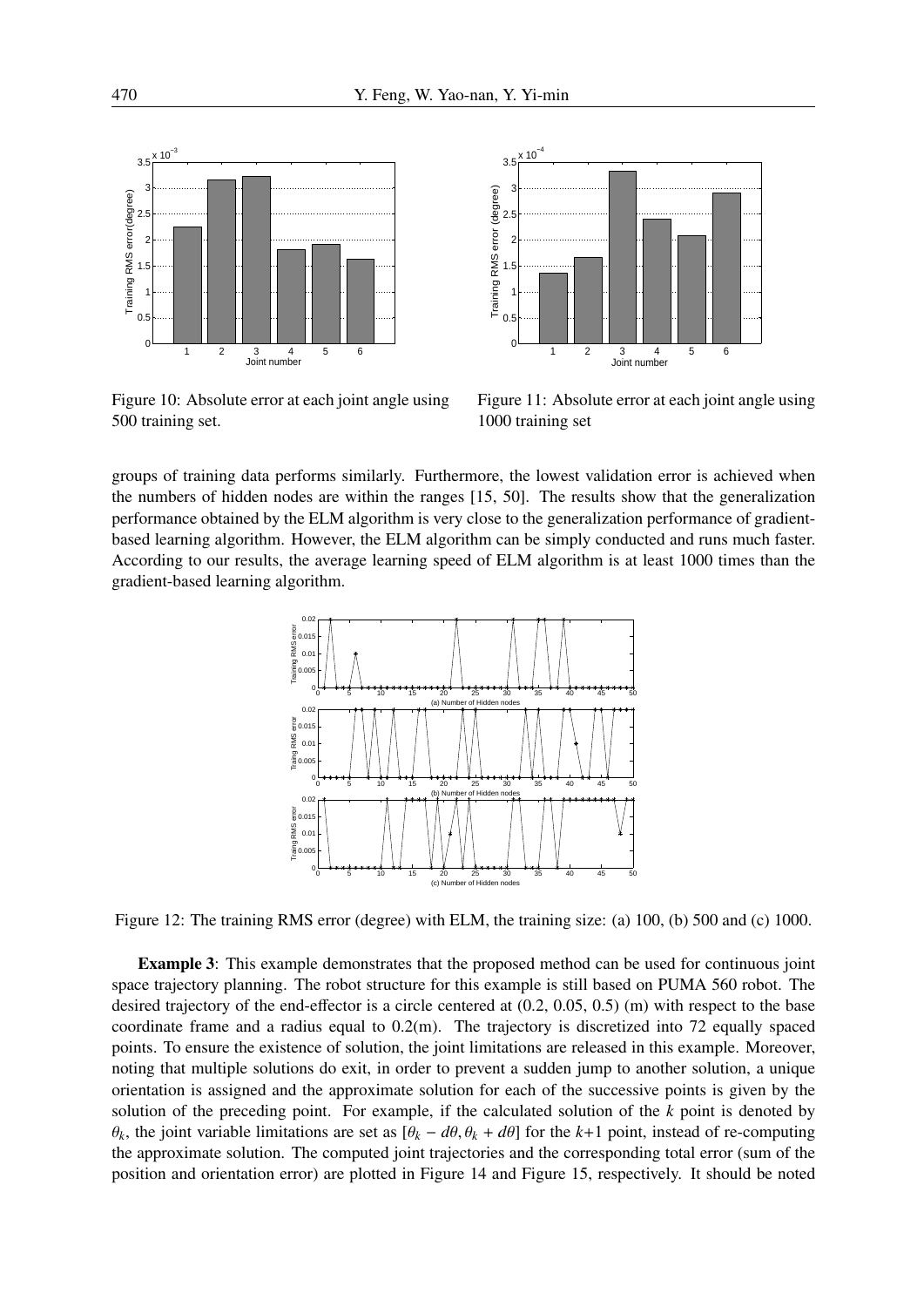

Figure 13: The testing RMS error with ELM.

that the trajectory in Figure 14 is just one of the multi-trajectory for PUMA robot.



Figure 14: Computed trajectories of the joints.



Figure 15: Total error at each track point

The results in Figure 15 show that the idea of using a neural network has produced an excellent approximation of the inverse kinematics function. Although neural network solutions are usually not suited for high precision robotic application, high precision results are achieved here. This occurs because the joint varies are limited within a small space when training network.

# 5 Conclusions

The proposed hybrid approach combined the electromagnetism-like method and the neural network to solve the inverse kinematics problem. Unlike the traditional neural network approaches that generate the training data from the whole joint space, the neural network in the proposed approach collects the training data from a sub joint space, in which the training set is constrained to only one solution set so that the one-to-one mapping is achieved. Another important feature of the proposed approach is to use an efficient learning algorithm, ELM, to train the neural network. The learning speed of this novel training algorithm can be thousands of times faster than traditional feedforward network learning algorithms while obtaining better generalization performance. The results show that the proposed hybrid approach has not only greatly reduced the computation time but also improved the precision.